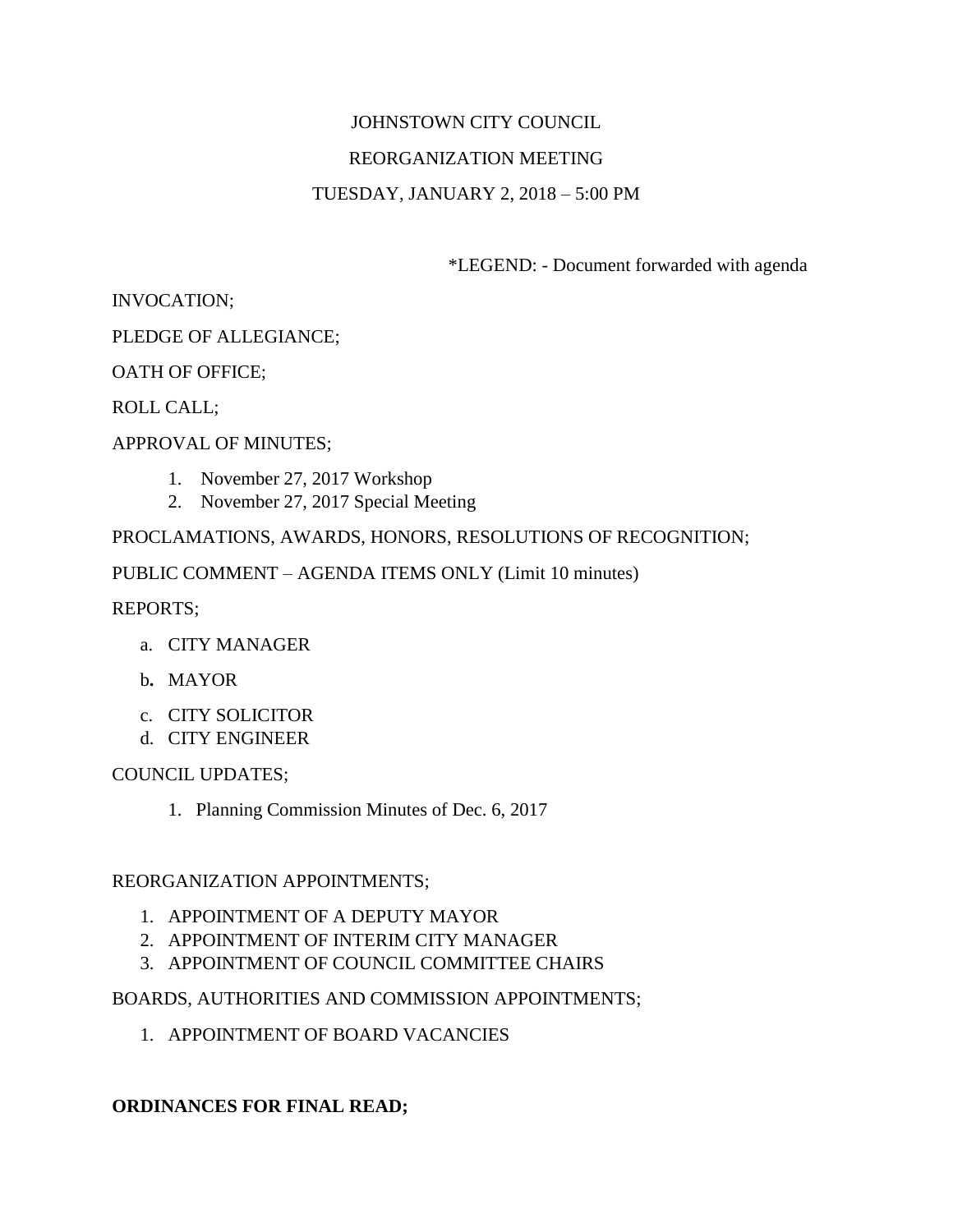#### **ORDINANCES FOR FIRST READ**;

- 1. BILL NO. 1 OF 2018 AN ORDINANCE APPROVING THE EDITING AND INCLUSION OF CERTAIN ORDINANCES AS PARTS OF THE VARIOUS COMPONENT CODES OF THE CODIFIED ORDINANCES.\*
- 2. BILL NO. 2 OF 2018 AN ORDINANCE PROVIDING FOR THE SALE OF REAL PROPERTY NOT NEEDED FOR PUBLIC USE BY THE CITY OF JOHNSTOWN.\*
- 3. BILL NO. 3 OF 2018 AN ORDINANCE DIRECTING THE CAMBRIA COUNTY BOARD OF ELECTIONS TO PLACE ON THE NOVEMBER, 2018 GENERAL ELECTION BALLOT, FOR THE CITY OF JOHNSTOWN, THE BALLOT REFERENDUM QUESTION FOR CONSIDERATION BY THE REGISTERED VOTERS OF THE CITY OF JOHNSTOWN, WHICH IF RECEIVING A MAJORITY OF THE VOTES CAST, ESTABLISHES A GOVERNMENTAL STUDY COMMISSION, AND FURTHER THE ELECTION OF SEVEN (7) GOVERNMENTAL STUDY COMMISSIONERS DURING THE NOVEMBER, 2018 GENERAL ELECTION, PURSUANT TO THE COMMONWEALTH OF PENNSYLVANIA 53 Pa. C.S.CHAPTERS 29 (Home Rule), 30 (Optional Plans) & 31 (Optional Plans) Home Rule Charter and Optional Plans Law\*

## **RESOLUTIONS;**

- 1. A RESOLUTION OF THE CITY COUNCIL OF THE CITY OF JOHNSTOWN, CAMBRIA COUNTY, PENNSYLVANIA TO ELECT\_\_\_\_\_\_\_\_\_\_\_\_\_\_\_\_\_AS DEPUTY MAYOR FOR THE CALENDAR YEARS 2018-2019 VIA A NOMINATION VOTE.\*
- 2. A RESOLUTION OF THE CITY COUNCIL, OF THE CITY OF JOHNSTOWN, CAMBRIA COUNTY, PENNSYLVANIA APPOINTING \_\_\_\_\_\_\_\_\_\_\_\_\_\_\_\_\_\_\_TO SERVE AS INTERIM CITY MANAGER FOR THE LIMITED TERM COMMENCING JANUARY 1, 2018 AND ENDING NO LATER THAN JUNE 30, 2018. \*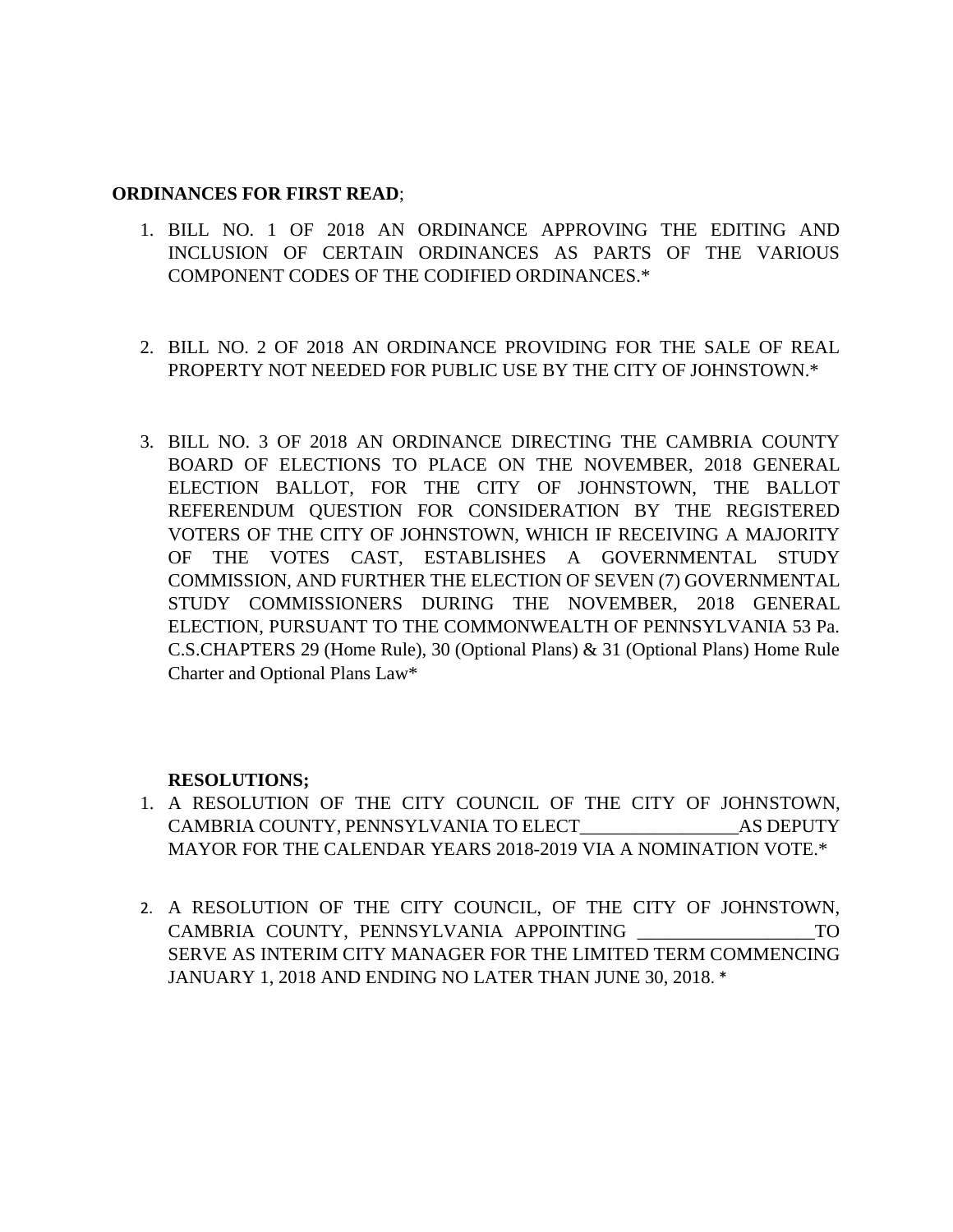- 3. A RESOLUTION OF THE CITY COUNCIL, OF THE CITY OF JOHNSTOWN, CAMBRIA COUNTY, PENNSYLVANIA, ESTABLISHING COUNCIL COMMITTEES AND APPOINTING COMMITTEE CHAIRPERSONS FOR THE CALENDAR YEARS 2018-2019.\*
- 4. A RESOLUTION OF THE CITY COUNCIL, OF THE CITY OF JOHNSTOWN, CAMBRIA COUNTY, PENNSYLVANIA, APPOINTING BEARD LEGAL GROUP, P.C., AS THE SOLICITOR FOR THE CITY OF JOHNSTOWN, PENNSYLVANIA ON A MONTH TO MONTH BASIS, CONTINUING FROM JANUARY 2, 2018 UP TO JANUARY 2, 2019.\*
- 5. A RESOLUTION OF THE CITY COUNCIL, OF THE CITY OF JOHNSTOWN, CAMBRIA COUNTY, PENNSYLVANIA AUTHORIZING AND DIRECTING THE CITY MANAGER TO PREPARE, ADVERTISE AND PURSUE A REQUEST FOR PROPOSALS FROM QUALIFIED ATTORNEYS AND FIRMS OF ATTORNEYS FOR THE APPOINTMENT AND PROVISION OF LEGAL SERVICES AS THE CITY SOLICITOR.\*
- 6. A RESOLUTION OF THE CITY COUNCIL OF THE CITY OF JOHNSTOWN, AUTHORIZING AND DIRECTING THE INTERIM CITY MANAGER TO SIGN AN AGREEMENT TO EXTEND THE CURRENT AGREEMENT BETWEEN THE CITY OF JOHNSTOWN AND THE EADS GROUP, INC. FOR ENGINEERING PROFESSIONAL SERVICES ON A MONTH TO MONTH BASIS, CONTINUING FROM JANUARY 2, 2018 UP TO DECEMBER 31, 2018, AND TO TAKE ANY/ALL ACTIONS NECESSARY TO EFFECTUATE SAME. \*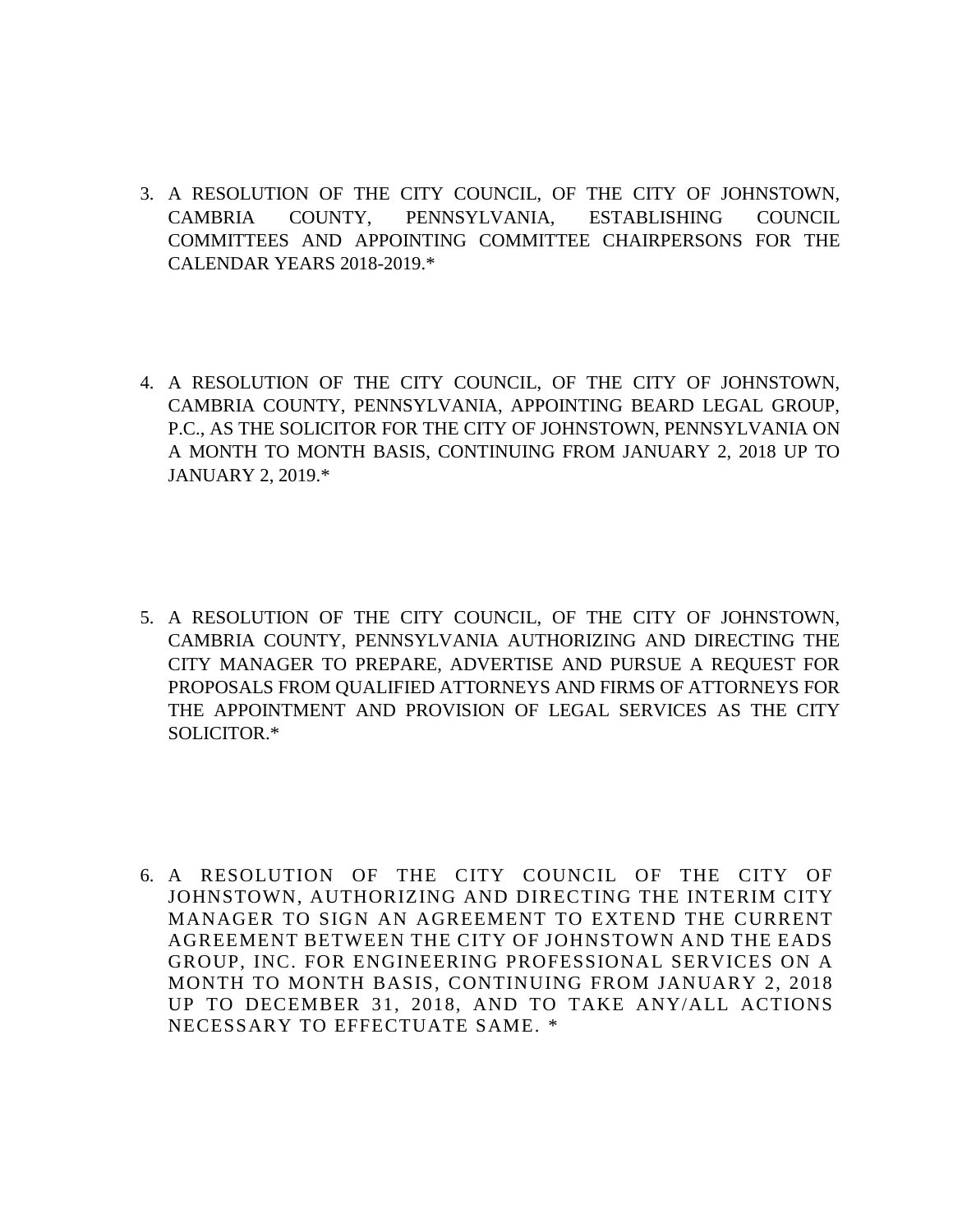- 7. A RESOLUTION OF THE CITY COUNCIL, OF THE CITY OF JOHNSTOWN, CAMBRIA COUNTY, PENNSYLVANIA, APPOINTING THE ACCOUNTING FIRM OF WESSEL & COMPANY AS THE CITY AUDITOR FOR THE CITY OF JOHNSTOWN, PENNSYLVANIA ON A MONTH TO MONTH BASIS, AND AUTHORIZING AND DIRECTING THE INTERIM CITY MANAGER TO TAKE ANY/ALL ACTIONS NECESSARY TO EFFECTUATE SAME. \*
- 8. A RESOLUTION OF THE CITY COUNCIL, OF THE CITY OF JOHNSTOWN, CAMBRIA COUNTY, PENNSYLVANIA AUTHORIZING AND DIRECTING THE INTERIM CITY MANAGER TO ADVERTISE AND PURSUE "REQUEST FOR PROPOSALS" FOR PROFESSIONAL AUDITING SERVICES AS THE CITY AUDITOR AND PROFESSIONAL ENGINEERING SERVICES AS THE CITY ENGINEER FOR THE CITY OF JOHNSTOWN FOR THE YEARS 2018 THROUGH 2019.\*
- 9. A RESOLUTION OF THE CITY COUNCIL, OF THE CITY OF JOHNSTOWN, PENNSYLVANIA, CAMBRIA COUNTY, PENNSYLVANIA, AUTHORIZING AND DIRECTING THE CITY MANAGER TO SIGN AN AGREEMENT WITH ABD CONSTRUCTION SERVICES LLC TO PROVIDE BUILDING CODE COMPLIANCE SERVICES TO THE CITY OF JOHNSTOWN BEGINNING JANUARY 1, 2018 THROUGH DECEMBER 31, 2020 IN ORDER TO REVIEW BUILDING PERMIT APPLICATIONS AND ISSUE STATE UCC PERMITS.\*
- **10.** A RESOLUTION OF THE CITY COUNCIL OF THE CITY OF JOHNSTOWN, CAMBRIA COUNTY PENNSYLVANIA DIRECTING THE CITY ADMINISTRATION TO PLACE THE REQUIRED SUNSHINE/OPEN MEETING PUBLIC OF CITY COUNCIL'S 2018 REGULARLY SCHEDULED MEETINGS, AND FOR THE SPECIAL MEETING FOR INTRODUCTION OF THE 2019 CITY BUDGET, ON THURSDAY, NOVEMBER 1, 2018 AT 5:00 P.M., PREVAILING TIME.\*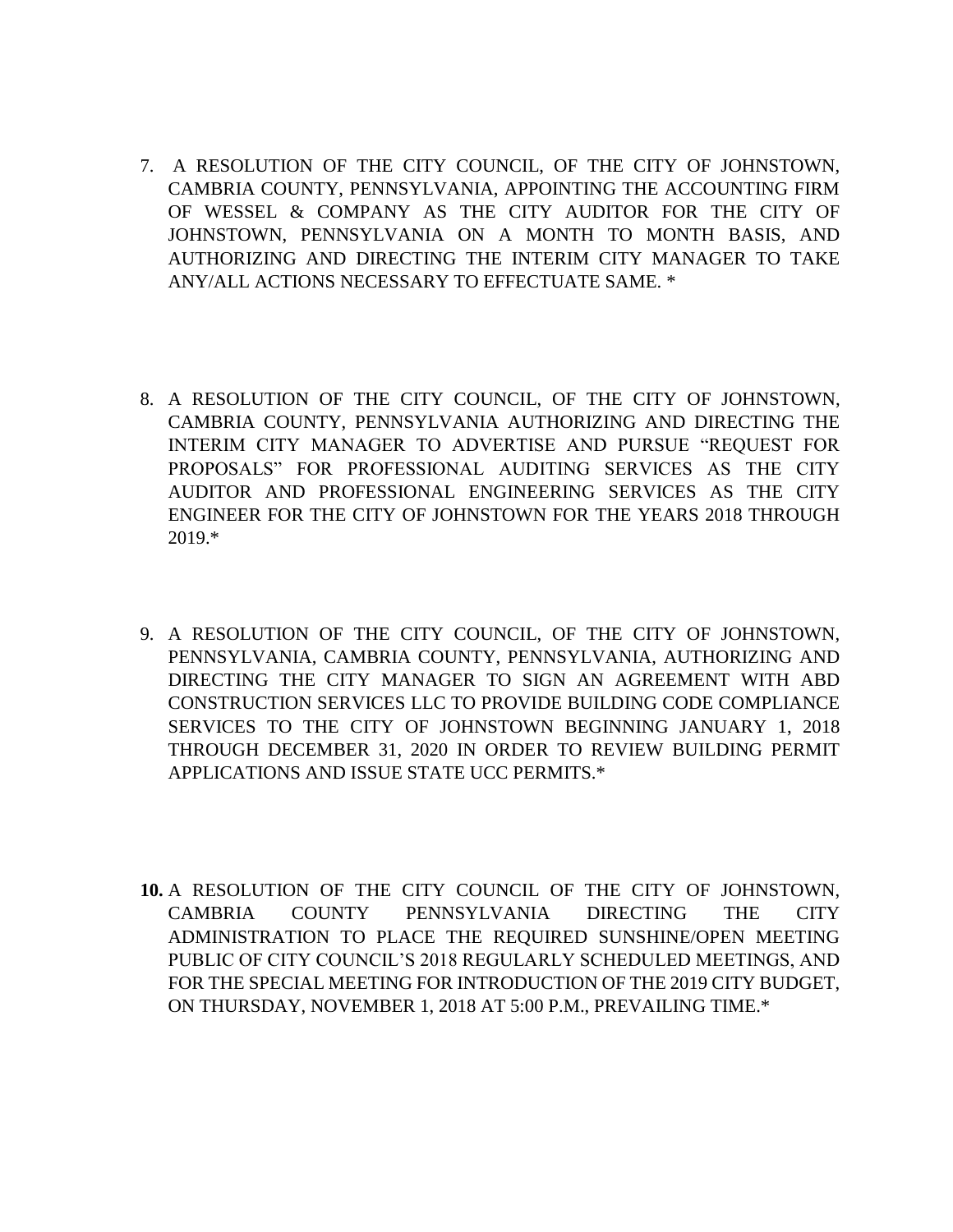- 11. A RESOLUTION AFFIRMING RESOLUTION NO. 9387, PASSED ON JANUARY 10, 2010 STATING, A RESOLUTION OF THE CITY COUNCIL OF THE CITY OF JOHNSTOWN, CAMBRIA COUNTY, PENNSYLVANIA DIRECTING THAT "REQUEST FOR PROPOSALS" BE ADVERTISED FOR CONSIDERATION OF PURCHASING/LEASING THE APPROPRIATE EQUIPMENT FOR THE TRACKING AND ACCOUNTING FOR EMPLOYEES WORKING HOURS, AND TO ASSIST IN THE PAYROLL FUNCTIONS OF THE DEPARTMENT OF FINANCE. PROPOSALS SHALL INCLUDE SUCH INSTALLATION OF SUCH RECORDING DEVICES AT (1) CITY HALL; (1) PUBLIC WORKS' FACILITY CAMBRIA CITY; (2) PUBLIC SAFETY BUILDING (1) FIRE (1) POLICE; ADDITIONAL FIRE: (2) 1 @ WEST END STATION; 1@ ASH STREET STATION. ALTERNATIVE SHOULD QUOTE THE SAME DEVICES FOR (2) INSTALLATIONS AT (1) POINT STADIUM; (1) ROXBURY PARK\*
- 12. A RESOLUTION OF THE CITY COUNCIL OF THE CITY OF JOHNSTOWN, CAMBRIA COUNTY, PENNSYLVANIA DIRECTING THE CITY MANAGER TO SEEK PROPOSALS AND/OR WRITTEN QUOTATIONS FROM FINANCIAL INSTITUTIONS TO SERVE AS DEPOSITORIES FOR ALL CITY OF JOHNSTOWN REVENUES AND EXPENDITURE ACCOUNTS, AND THAT ALL FINANCIAL INSTITUTIONS WITH LOCATIONS WITHIN THE CITY OF JOHNSTOWN BE CONTACTED FOR INTEREST IN SUBMITTING QUOTES AND/OR "REQUEST FOR PROPOSALS", TO INCLUDE BUT NOT LIMITED TO: GENERAL FUND, COMMUNITY DEVELOPMENT BLOCK GRANT FUNDS, PARKING FUND, LIQUID FUELS FUND, SANITATION FUND, DEBT SERVICE FUND, PENSION FUND, UDAG FUND, STATE HOME FUND, STATE GRANT FUND AND SEWER UPGRADE/MAINTENANCE REPAIR FUND, AND EMPLOYEE PAYROLL ACCOUNTS.\*
- 13. A RESOLUTION OF THE CITY COUNCIL OF THE CITY OF JOHNSTOWN, CAMBRIA COUNTY PENNSYLVANIA DIRECTING THE CITY OF JOHNSTOWN'S DEPT OF COMMUNITY &ECONOMIC DEVELOPMENT- CODE ENFORCEMENT TO CONDUCT A CITY WIDE (ON SITE INVENTORY) OF ANY AND ALL VACANT PROPERTIES, (RESIDENTIAL AND COMMERICAL), INCLUDING BY CITY WARDS, STREET NUMBERS, STREET NAMES, AND FURTHER TO INCLUDE VERIFICATION AS TO ANY EXISTING CONNECTIONS TO THE CITY OF JOHNSTOWN INNER CITY SEWER COLLECTION LINES REMAINING CONNECTED AND/OR DISCONNECTED, AND CAPPED PREVENTING CONTIUNED COLLECTION OF SEWAGE, and TO SUBMIT A WRITTEN REPORT TO CITY COUNCIL ON/OR BEFORE MARCH 1, 2018.\*